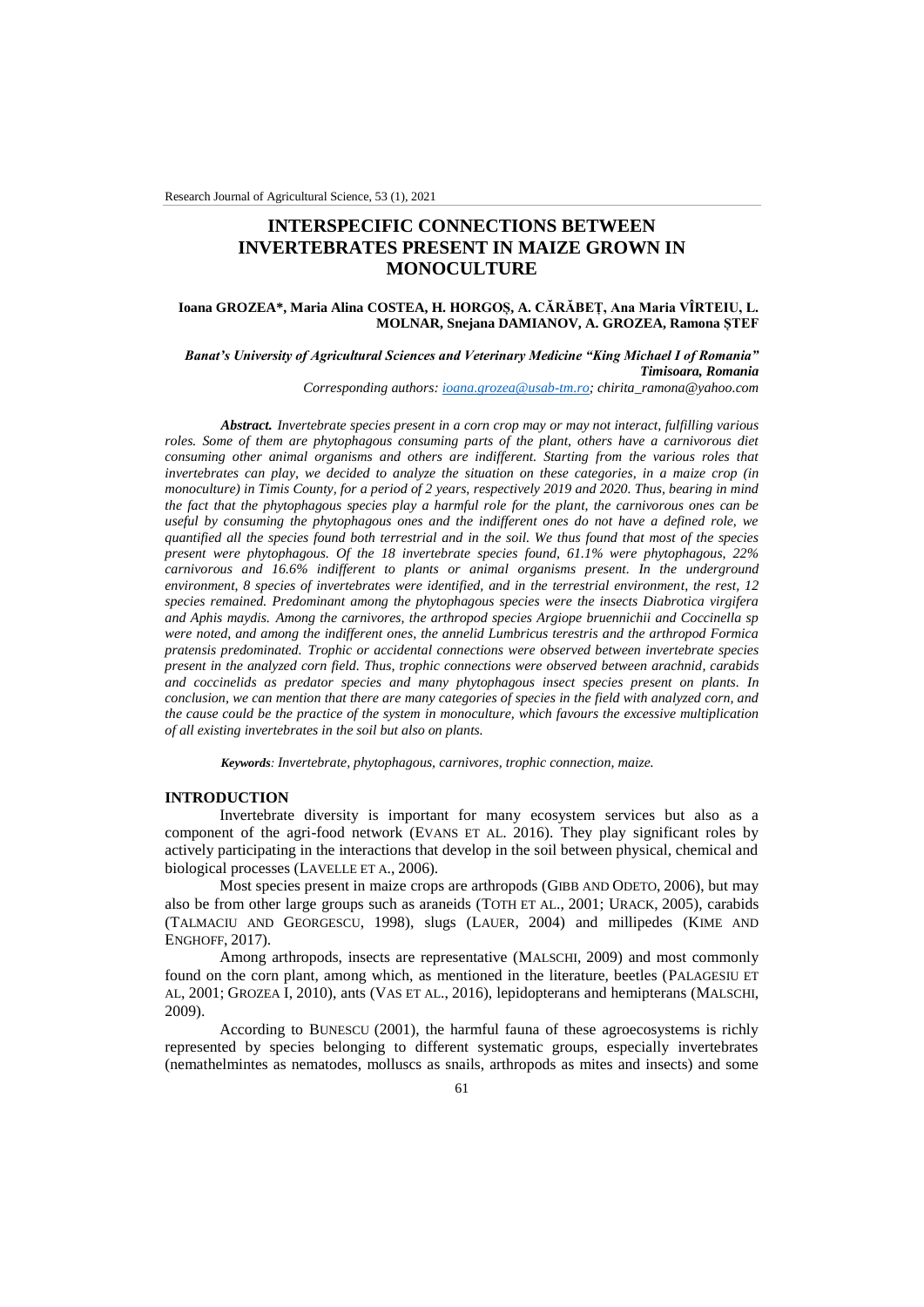pests can be polyphagous, while others are specific to corn, like as western corn rootworm (GROZEA, 2003).

Analysing the set of invertebrate species present in corn crops in eastern Romania, phytophagous species include following: *Rhopalosiphum maydis, Tanymecus dilaticollis, Opatrum sabulosum, Heliothis armigera, Diabrotica virgifera virgifera* and *Ostrinia nubilalis*  (PAUNET, 2010). In the western part, they have not been updated in the last 10 years, so we set out through this paper to bring to producer and scientists' attention the whole set of invertebrate species that can be found in crops.

# **MATERIAL AND METHODS**

**Place of study and hybrids used.** The location for collecting invertebrate samples and plant analysis was established in a maize field in Grabaț (Timiș) located near the border with Serbia, ready, where we made only the observations, without analyzing the production. We chose to make the observations in a monoculture system, on one hybrid from the FAO 360 group, suitable for the Western area, in the conditions of Grabaț locality. This was P9903, and was chosen by the manufacturer because it is currently the most cultivated in Romania, as mentioned on the official website of Pioneer R/ Corteva Agriscience (\*\*\*).

**Observations.** The period of taking the soil samples and performing the readings took place between May and August, 2019-2020. In taking the soil samples, monthly, we used 20 adapted soil traps of Barberi type (made in the research laboratory of the university) for carabids (figure 1) and for nematodes we harvested 20 corn roots together with the soil around them. We put them in paper bags, which were transported to the laboratory and analysed by the usual procedure. For the analysis of terrestrial, plant or soil samples, we used 9 coloured Csalomon panel type traps for small and medium invertebrates and box type traps for flying invertebrates. The other species of gastropods, arachnids, myriapods, annelids were observed either on the analysed plants around the traps (per  $1 \text{ m}^2$ ) or in the soil samples reached by the laboratory.



Figure 1. Ground traps (left) and plant-attached traps (box type and colored panel type, right)

**Quantification and identification of species.** The quantification of the individuals present (from traps and soil samples) was performed at the Laboratory of Diagnosis and Phytosanitary Expertise. Using binocular magnifier, especially for soil samples. For the data analysis we considered relevant the total number, the weight and the average registered in the two years, because we followed interactions and possible connections between the present species.

#### **RESULTS AND DISCUSSION**

The invertebrates present in the analysed corn culture belong to various systematic units, namely the Nemathelminthes, Annelida, Molusca and Arthropoda branches. The identified classes were: Nematode, Gasteropoda, Annelida, Arachnida, Diplopoda and Insecta and the orders in which they were framed were Opisthopora, Pulmonata, Araneae, Diplopoda, Neuroptera, Collembola, Homoptera, Coleoptera and Lepidoptera (table 1).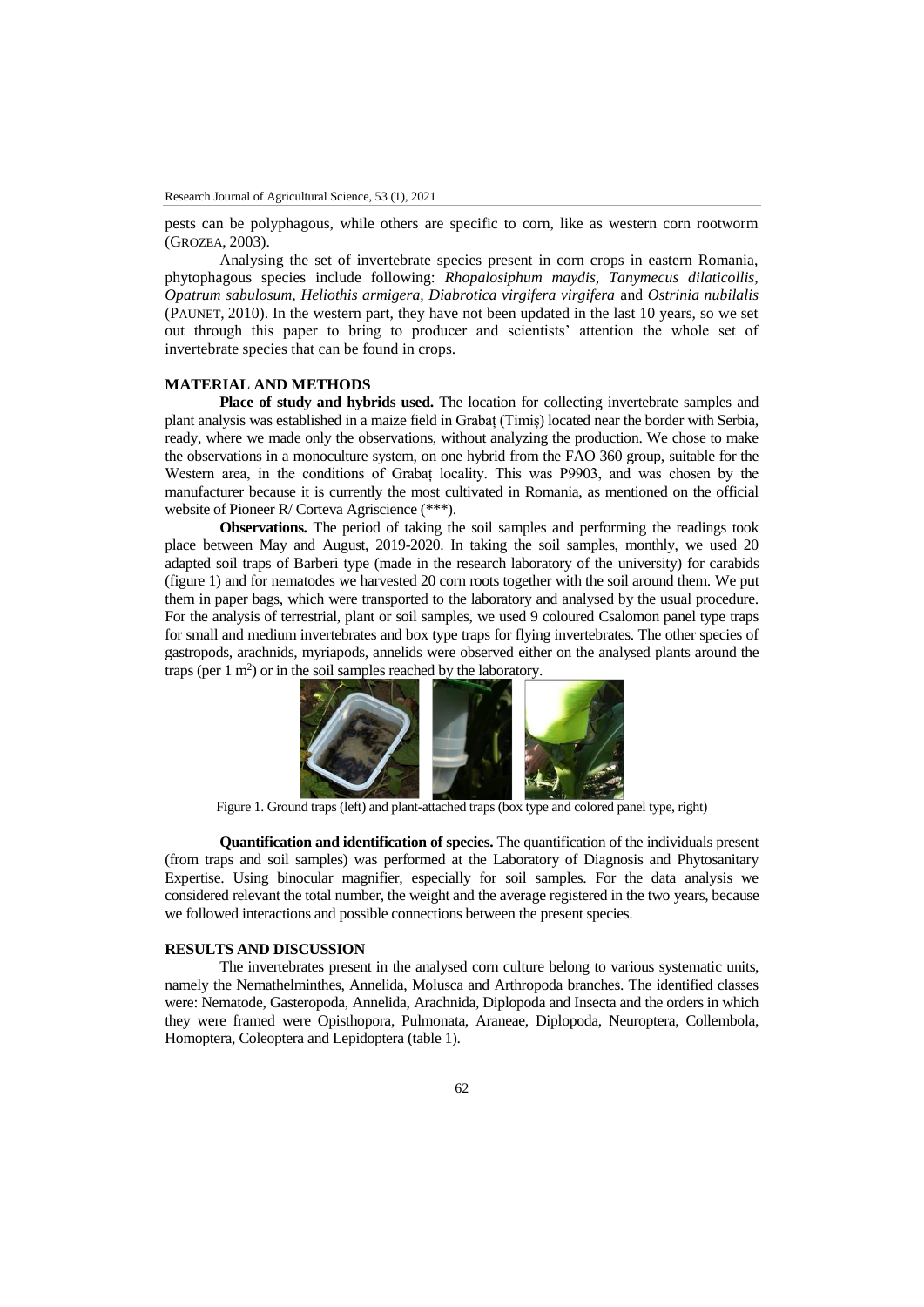The species found were associated with the families (table1): Anguinidae, Helicidae, Lumbricidae, Julidae, Chrysopidae, Aphididae, Chrysopidae, Cicadellidae, Elateridae, Chrysomelidae, Carabidae, Curculionidae and Pyraustidae.

From the category of phytophagous species present we mention: *Ditylenchus dipsaci, Helix pomatia, Aphis maidis, Macrosteles quadrilineatus, Tanymecus dilaticollis, Diabrotica virgifera virgifera Le Conte, Oulema melanopa, Phyllotreta vittula, Opatrum sabulosum* and *Ostrinia nubilalis*. From the category of those with a carnivorous diet that can consume phytophagous insects, we mention *Coccinella sp*., *Pterostichus melanarius, Theridion impressum, Argiope bruennichi*. In the category of indifferent invertebrates can be integrated the species of *Lumbricus trerestris, Ommatoiulus sp.* and *Formica pratensis.*

*Table 1*

Invertebrate species present in a corn field in monoculture, in Grabat locality from Timiș county, during 2019- 2020

|                 |             | 2020         |               |                            |  |  |  |
|-----------------|-------------|--------------|---------------|----------------------------|--|--|--|
| PHYLUM          | CLASS       | <b>ORDER</b> | <b>FAMILY</b> | <b>SPECIES</b>             |  |  |  |
| Nemathelminthes | Nematoda    | Tylenchida   | Anguinidae    | Ditylenchus dipsaci        |  |  |  |
| Annelida        | Oligochaeta | Opisthopora  | Lumbricidae   | Lumbricus terestris        |  |  |  |
| Molusca         | Gasteropoda | Pulmonata    | Helicidae     | Helix pomatia              |  |  |  |
| Arthropoda      | Diplopoda   | Julida       | Julidae       | Ommatoiulus sp.            |  |  |  |
|                 | Arachnida   | Araneae      | Araneidae     | Argiope bruennichi         |  |  |  |
|                 |             |              | Theriidae     | Theridion impressum        |  |  |  |
|                 | Insecta     | Hemiptera    | Aphididae     | Aphis maydis               |  |  |  |
|                 |             |              | Cicadellidae  | Macrosteles quadrilineatus |  |  |  |
|                 |             | Hymenoptera  | Formicidae    | Formica pratensis          |  |  |  |
|                 |             | Coleoptera   | Curculionidae | Tanymechus dillaticolis    |  |  |  |
|                 |             |              |               | Phyllotreta vittula        |  |  |  |
|                 |             |              | Chrysomelidae | Diabrotica virgifera       |  |  |  |
|                 |             |              |               | Oulema melanopa            |  |  |  |
|                 |             |              | Elateridae    | Agriotes sp.               |  |  |  |
|                 |             |              | Tenebrionidae | Opatrum sabulosum          |  |  |  |
|                 |             |              | Carabidae     | Pterostichus melanarius    |  |  |  |
|                 |             |              | Coccinelidae  | Coccinella sp.             |  |  |  |
|                 |             | Lepidoptera  | Pyraustidae   | Ostrinia nubilalis         |  |  |  |



Figure 2. Total number of phytophagous invertebrates found in the period 2019-2020 in a corn field in monoculture, located in Grabat locality from Timis County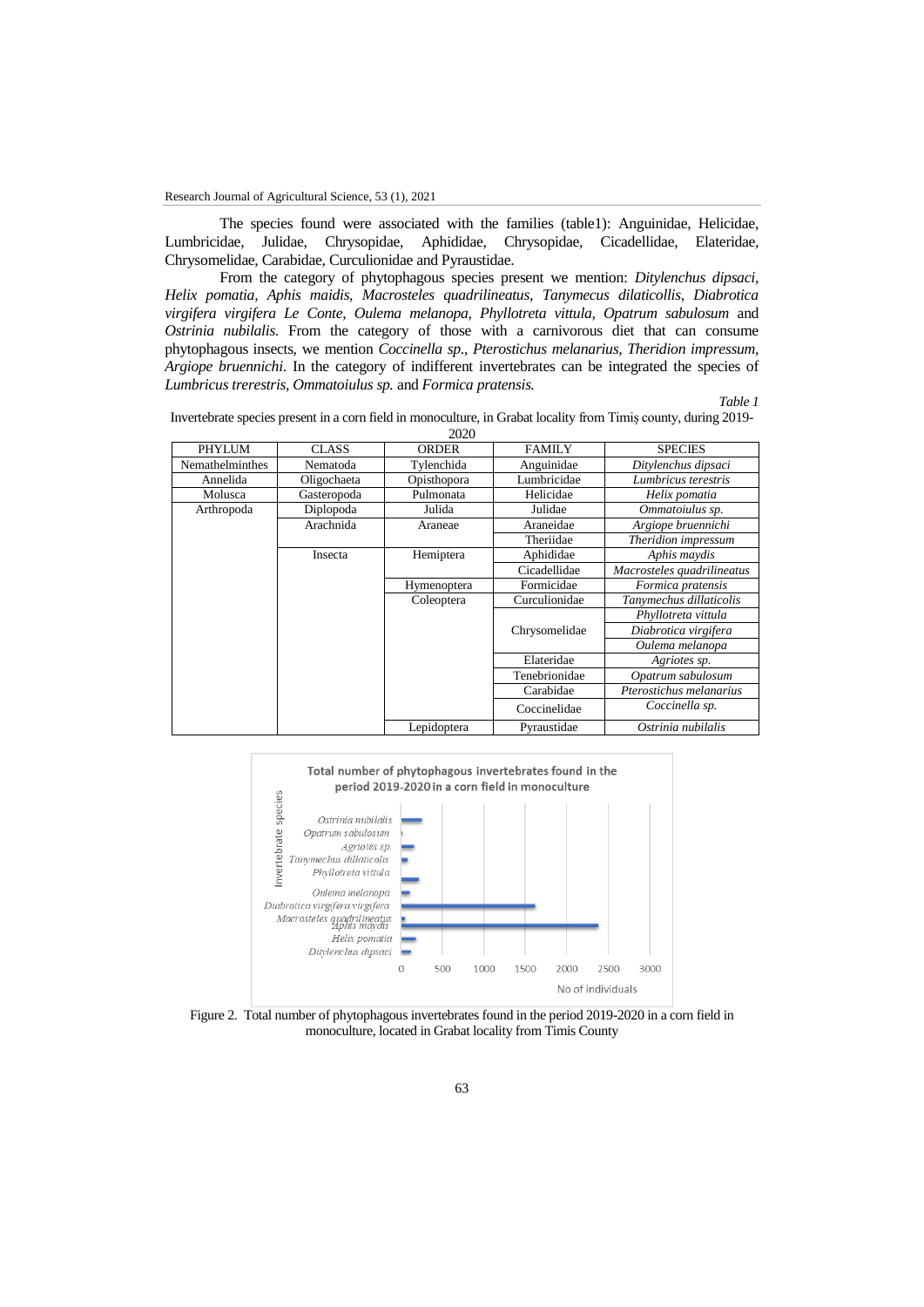Of the phytophagous species found in culture, most were reported in *Aphis maydis* with a total of 2381 specimens, followed by *Diabrotica virgifera* with 1617 larval and adult specimens (figure 2). Over 250 specimens of *Ostrinia nubilalis* in adult form were also captured.

Most carnivorous species were *Coccinella sp.* and *Argiope bruennichi* with a total of 263 individuals and 117 observed on the analyzed plants (figure 3).

And the species considered without a clear role, phytophagous or carnivorous, were identified in the analyzed surface, among which *Formica pratensis* (with 361 individuals), *Lumbricus terestris* (with 266 ind.) and *Ommatoiulus sp*. (with 161 ind.) (figure 4).



Figure 3. Total number of carnivorous invertebrates found in the period 2019-2020 in a corn field in monoculture, located in Grabat locality from Timis County



Figure 4. Total number of carnivorous invertebrates found in the period 2019-2020 in a corn field in monoculture, located in Grabat locality from Timis County

Following the analysis of soil samples with corn roots and soil traps, in the two years (2019 and 2020) the species of *Lumbricus t*. were predominant, with  $\bar{x} = 33.25$  ind., *Helix p*. with  $\bar{x}$  $= 22.5$  ind., *Ommatoiulus sp.* with  $\bar{x} = 20.12$  ind., *Diabrotica v.* (larvae) with  $\bar{x} = 13.25$  ind. and *Agriotes sp.* (larvae) with  $\bar{x} = 12.37$  ind. (figure 5 and figure 6).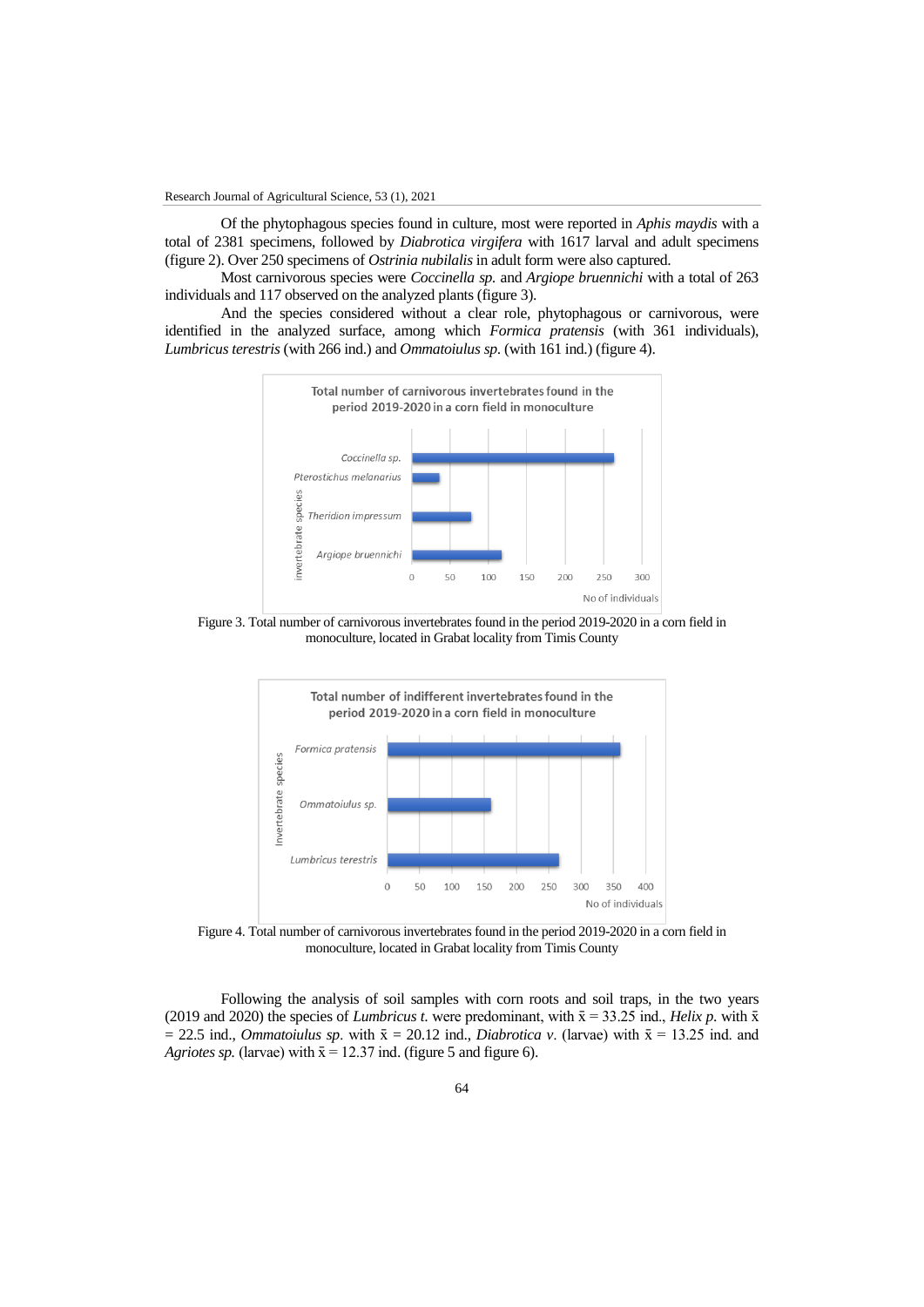The monthly dynamics from May to August, 2019 (figure 5) showed a gradual evolution of the number of specimens found in the soil showed a gradual increase starting from an average value of  $\bar{x} = 17.87$  ind. in May, then reaching  $\bar{x} = 20.87$  ind. in June, then gradually decreasing in July and August. In 2020, the situation was different, the evolution was decreasing, starting from  $\bar{x}$ =27.12 ind. in May, then at  $\bar{x} = 22$  ind. in June and gradually  $\bar{x} = 12.13$  ind. in July and in August reaching  $\bar{x} = 3.125$  ind.



Figure 5. Monthly dynamics of soil invertebrates found in samples taken from the experimental corn field



Figure 6. Invertebrate species present in soil samples taken from the field with analyzed maize from Grabat (Timis)

From the samples captured from the traps installed on the plants (figure 7 and figure 8) we found that most specimens were recorded in the species *Aphis m.*, where  $\bar{x} = 297.62$  ind. and *Diabrotica v.* (adults) with  $\bar{x} = 188.87$  ind. At a medium level were the *Formica p* species. with  $\bar{x} =$ 45.13 ind., *Coccinella sp.* with  $\bar{x} = 32.87$  ind. and *Ostrinia n.* (adults) with  $\bar{x} = 31.63$  ind.



Figure 7. Monthly dynamics of terrestrial invertebrates found on traps or on the plant in the experimental field with corn, in both 2019 and 2020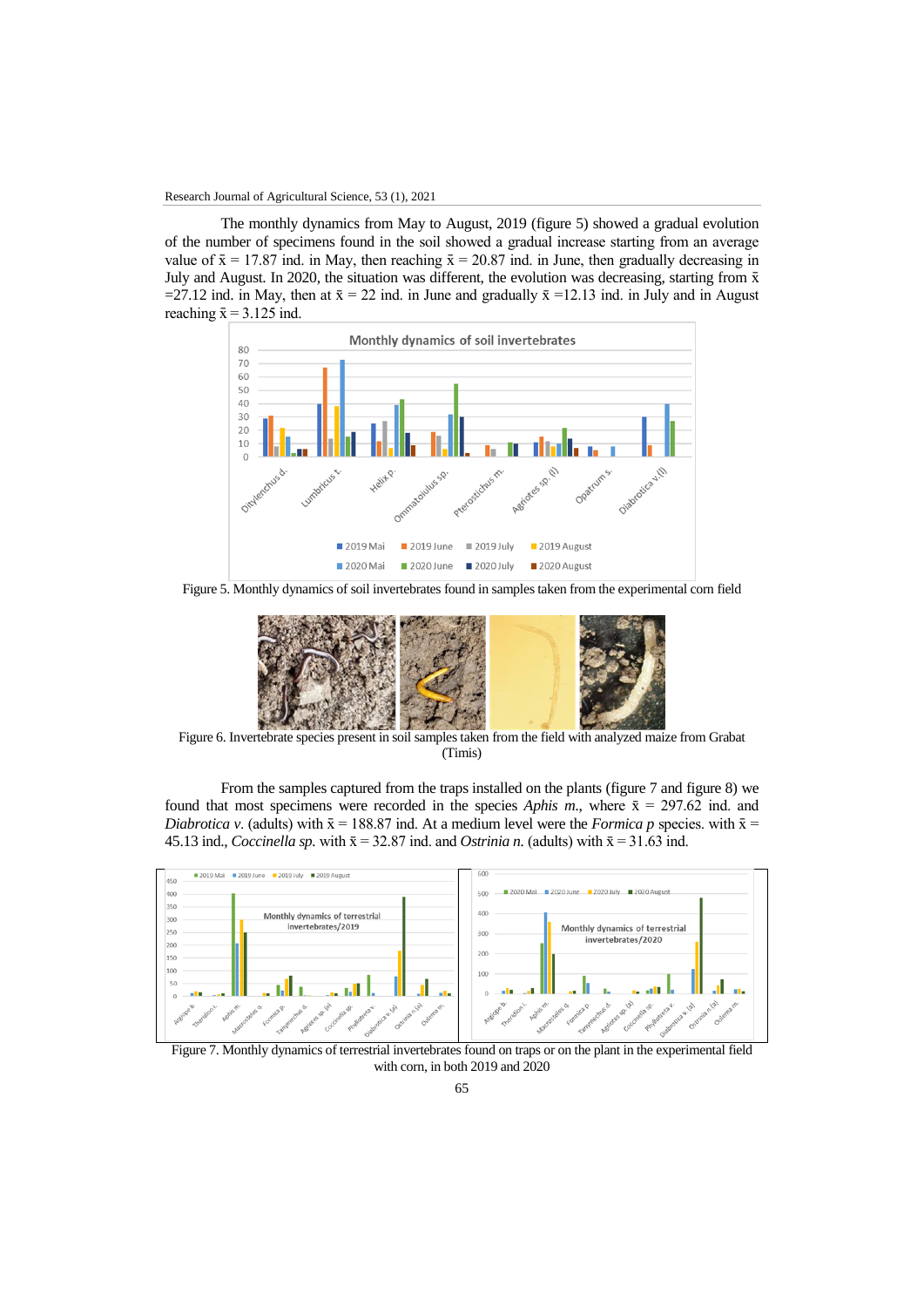The spider *Argiope b*., was not quantified from the traps, it being observed directly in the culture, especially between plants, on its canvas (figure 8). It is considered that the average value from the analyzed period of  $\bar{x} = 14.63$  ind. is high considering its size and the difficulty of capture.

Following the monthly evolution of the terrestrial species present on the aerial parts of the plants or on the ground (figure 7), we can say that since May there were quite high average values  $({\bar x} = 50.33$  ind.), then they decreased slightly  $({\bar x} = 32.41$  ind.), followed by a sudden increase at  ${\bar x} =$ 60.16. and in august they increased to  $\bar{x} = 75.08$  ind. For 2020, the situation was different, in the sense that the average values increased gradually until August, when the values were maximum  $\bar{x}$  = 72.75 ind.



Figure 8. Terrestrial invertebrate species observed on plants or traps, in the analyzed corn field from Grabat (Timis)

Interactions between invertebrate species were observed, which were then classified into three categories: trophic, accidental and partial.

The trophic ones were identified when feeding links were observed between the present species, in the sense that one species acted as a predator and another as a prey. And here enter the species of arachnids, coccinelids and carabids as predators and those of aphids, cicadas, larvae of lepidoptera and beetles but also beetles (Table 2).

Accidental connections have been associated with species that at one time interacted only by being present in the same environment, more precisely on the same plants or in the soil (Table 2). Among them we can mention nematodes, annelids, myriapods, molluscs, insects and their larvae that had accidental interactions in the soil environment or on its surface and also arachnids between them or some beetle and lepidopteran insects accidentally present on plants.

Some invertebrates compared to others had only a beneficial connection for one of them, such as ants in relation to aphids and indirectly to coccinelids (attracted by aphid populations), in the sense that ants were attracted to the sweet secretions of aphids, without any feeding interactions. (Table 2).

Name of species/Code S1-S15 Interactions between invertebrate species found in a monoculture maize S1 | S2 | S3 | S4 | S5 | S6 | S7 | S8 | S9 | S10 | S11 | S12 | S13 | S14 | S15 | S16 | S17 *Ditylenchus dipsaci (S1)* / | +a | - | +a | - | - | - | - | - | - | +a | -- - - - - *Lumbricus terestris(S2)* +a / - +a +a - - - - - +a - - - - - - *Helix pomatia(S3)* - | - | / | +a | - | - | - | - | - | - | +a | -- - - - -

Trophic or accidental connections observed between invertebrate species present in the analyzed corn field from Grabat (Timis)

*Table 2*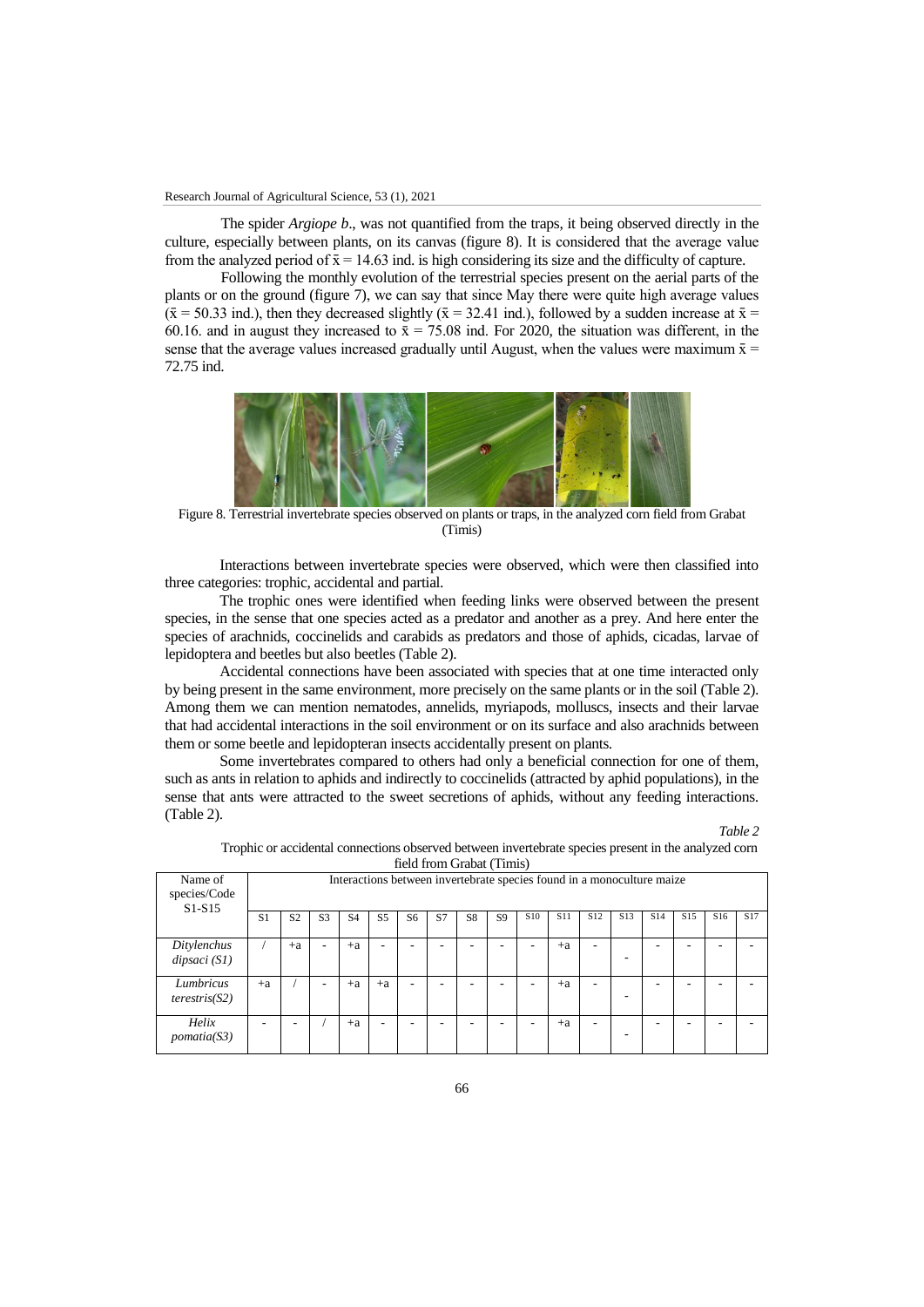| <b>Ommatoiulus</b><br>sp. (S4)               | $+a$                     | $+a$                     |                          |                          |                          |                |                |            | $+a$           | $+a$                     | $+a$           | $+a$                     | $+a$                     |                |            |            |            |
|----------------------------------------------|--------------------------|--------------------------|--------------------------|--------------------------|--------------------------|----------------|----------------|------------|----------------|--------------------------|----------------|--------------------------|--------------------------|----------------|------------|------------|------------|
| Argiope<br>bruennichi(S5)                    | $\overline{a}$           | $\overline{a}$           | $\mathbf{r}$             | $\overline{\phantom{a}}$ | $\sqrt{2}$               | $+a$           | $+t$           | $+t$       | ÷,             | $\overline{\phantom{a}}$ | $+t$           | $\blacksquare$           | ٠                        | $+t$           | $+t$       | $+t$       | $\pm a$    |
| <b>Theridion</b><br>impressum<br>(S6)        | L.                       | $\overline{\phantom{a}}$ | $\blacksquare$           | $\overline{\phantom{a}}$ | $+a$                     | $\prime$       | $+t$           | $+t$       | ÷,             | $\overline{\phantom{a}}$ | $+t$           | $\overline{\phantom{a}}$ | $\overline{\phantom{a}}$ | $+t$           | $+t$       | $+t$       |            |
| Aphis maydis<br>(S7)                         | L,                       | $\overline{\phantom{a}}$ | $\overline{\phantom{a}}$ | $\overline{\phantom{a}}$ | $+t$                     | $+t$           | $\sqrt{2}$     | $+a$       | $+t$           | $\overline{\phantom{a}}$ | $+a$           | $\blacksquare$           | $+t$                     | $+t$           | $+a$       | $+a$       | $+a$       |
| <b>Macrosteles</b><br>quadrilineatus<br>(S8) | ÷                        | ÷                        | ÷                        | $\overline{a}$           | $+t$                     | $+t$           | $+a$           | $\sqrt{2}$ | $+t$           | $\overline{a}$           | $+a$           | ÷.                       | $+t$                     | $+t$           | $+a$       | $+a$       |            |
| Formica<br>pratensis (S9)                    | $+a$                     | $+a$                     | $+a$                     | $+a$                     | $\overline{\phantom{a}}$ | $\overline{a}$ | $+p$           | $+p$       | $\sqrt{2}$     | $\overline{\phantom{a}}$ | L,             | $\overline{\phantom{a}}$ |                          | $+p$           | $+a$       | $+a$       |            |
| Tanymechus<br>dillaticolis<br>(S10)          | ÷                        | L.                       | $\overline{a}$           | $+a$                     | ÷.                       | ٠              | $\overline{a}$ | L.         | L.             | $\overline{1}$           | $\overline{a}$ | $+a$                     | $+a$                     | L,             | L,         | L.         |            |
| Agriotes sp.<br>(S11)                        | $+a$                     | $+a$                     | $+a$                     | $+a$                     | $+t$                     | $+t$           | $+a$           | $+a$       | L.             | $+a$                     | $\sqrt{2}$     | ÷.                       | $\overline{a}$           | $+a$           | $+a$       | $+a$       |            |
| Opatrum<br>sabulosum<br>(S12)                |                          | $\overline{a}$           | $\overline{a}$           | $+a$                     | $\overline{\phantom{a}}$ | ÷.             | $\overline{a}$ |            | ÷.             | $+a$                     | $\overline{a}$ | $\sqrt{2}$               | $+a$                     | ÷.             | $+a$       | $+a$       |            |
| Pterostichus<br>melanarius<br>(S13)          | ÷                        | L,                       | $\overline{a}$           | $+a$                     | $\overline{\phantom{a}}$ | ÷,             | $+t$           | $+t$       | $\overline{a}$ | $+a$                     | $\overline{a}$ | $+a$                     | $\sqrt{2}$               | L,             | $+t$       | $+a$       |            |
| Coccinella sp.<br>(S14)                      | $\overline{\phantom{0}}$ | ÷                        | ÷                        | ÷.                       | $+t$                     | $+t$           | $+t$           | $+t$       | $+p$           | $\overline{\phantom{a}}$ | $+a$           | ÷.                       | L.                       | $\sqrt{2}$     | $+a$       | $+t$       |            |
| Phyllotreta<br>vittula $(S15)$               | $\overline{a}$           | $\overline{a}$           | $\overline{\phantom{a}}$ | ÷,                       | $+t$                     | $+t$           | $+a$           | $+a$       | $+a$           | $\overline{\phantom{a}}$ | $+a$           | $+a$                     | $+t$                     | $+a$           | $\sqrt{2}$ | $+a$       | $+a$       |
| <b>Diabrotica</b><br>virgifera (S16)         | $\overline{a}$           | ÷,                       | $\overline{a}$           | L.                       | $+t$                     | $+t$           | $+a$           | $+a$       | $+a$           | $\overline{\phantom{a}}$ | $+a$           | $+a$                     | $+a$                     | $+t$           | $+a$       | $\sqrt{2}$ | ÷.<br>$+a$ |
| Ostrinia<br>nubilalis S17)                   | ٠                        | $\overline{a}$           | $\overline{\phantom{a}}$ | ÷,                       | $+t$                     | $+t$           | $+a$           | L,         | ÷,             | $\overline{a}$           | $\overline{a}$ | $\overline{\phantom{a}}$ | ٠                        | $\overline{a}$ | $+a$       | $+a$       |            |

Research Journal of Agricultural Science, 53 (1), 2021

S-species code;  $+(a)$  accidental connections, species in the same living environment;  $+(t)$  trophic connections, when one species consumes another species in the corn crop;  $+(p)$  partial connections with benefits only for one species; -there are no connections between species

### **CONCLUSIONS**

Following the results obtained, it can be concluded that there are numerous species of invertebrates both in soil and in the terrestrial environment, and an important part of them is the phytophagous and carnivorous. There are connections between them and some are beneficial for corn cultivation such as trophic links between predatory and phytophagous species, the latter being considered harmful to the plant. Considering these aspects, it is important to avoid the cultivation of corn in monoculture because it favours the multiplication with predominance of phytophagous species at the disadvantage of the culture.

# **ACKNOWLEDGEMENT**

We would like to thank, in this way, the owner of the corn crops from which we made our observations.